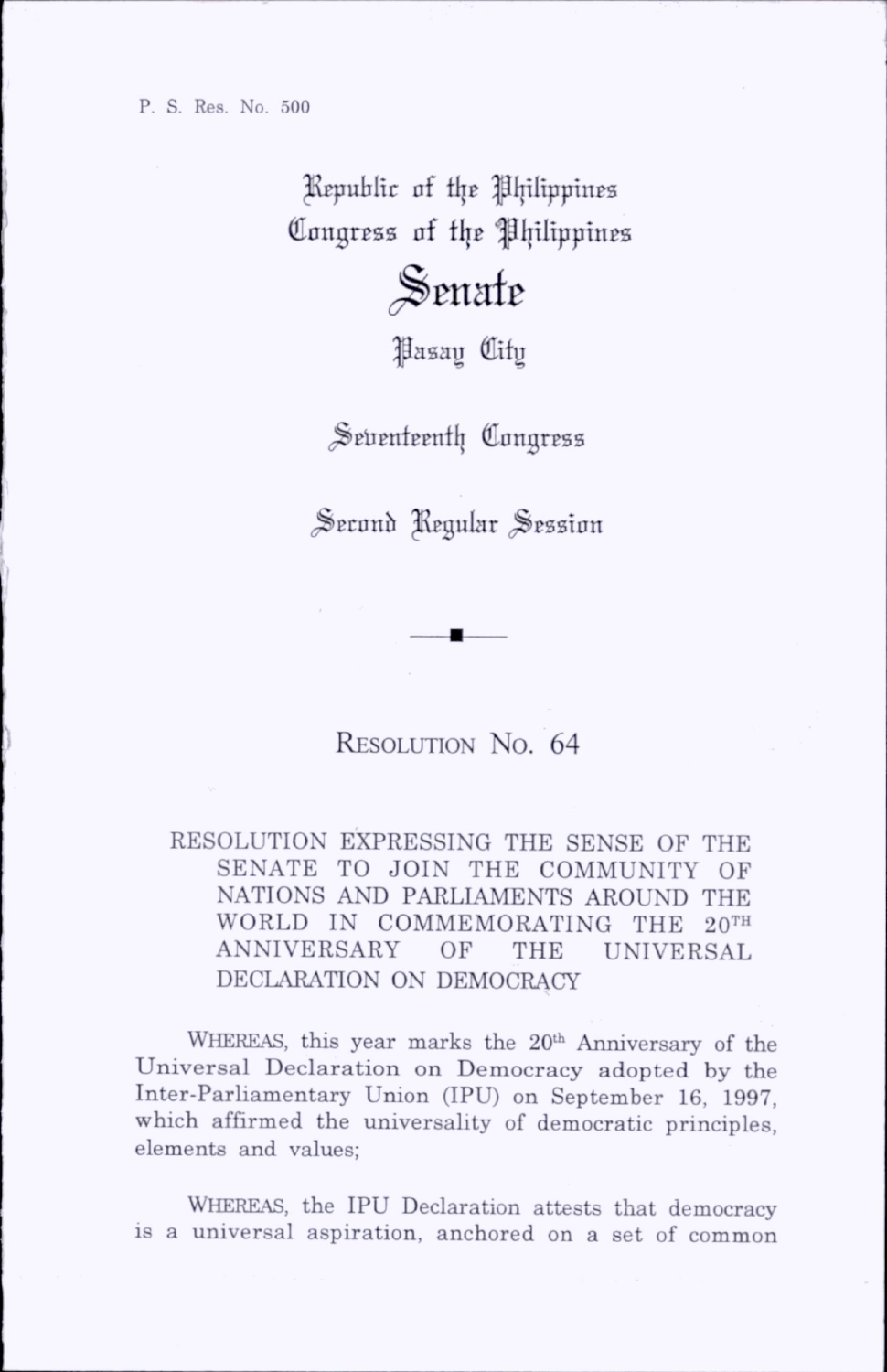values which include the primacy of the rule of law, the promotion and protection of human rights, free political competition, public accountability, and a genuine partnership between men and women in solving the affairs of society that directly affect them;

WHEREAS, democracy means an empowered people responsibly enjoying their basic freedoms, vigilantly protecting their and other people's rights, and resolving society's conflicts through debate, persuasion and compromise;

WHEREAS, as a result, the United Nations General Assembly adopted a resolution in 2007 declaring September 15 of each year as the International Day of Democracy, and encouraging all governments, parliaments and organizations to commemorate the event annually by raising public awareness on the importance of democracy;

WHEREAS, the state of democracy world-wide has been challenged lately by so-called populist but anti-dem ocratic movements which have weakened institutions and the people's regard for the rule of law;

WHEREAS, there is growing disenchantment in traditional systems of government where many citizens, especially the youth, feel deprived of participation in governance, denying them political and economic opportunities, and thus, are yearning for change;

WHEREAS, the mandate of the people's leaders is best expressed in free, fair, honest and peaceful elections where the people's voices are heard, their choice respected and their hopes for societal and generational renewal and change are ensured;

WHEREAS, the legislature, composed of men and women duly elected as representatives of the people, is the key defender of democratic ideals and is responsible for ensuring that the benefits of democracy are fully enjoyed by the people through laws enacted that protect their basic freedoms and promote their well-being;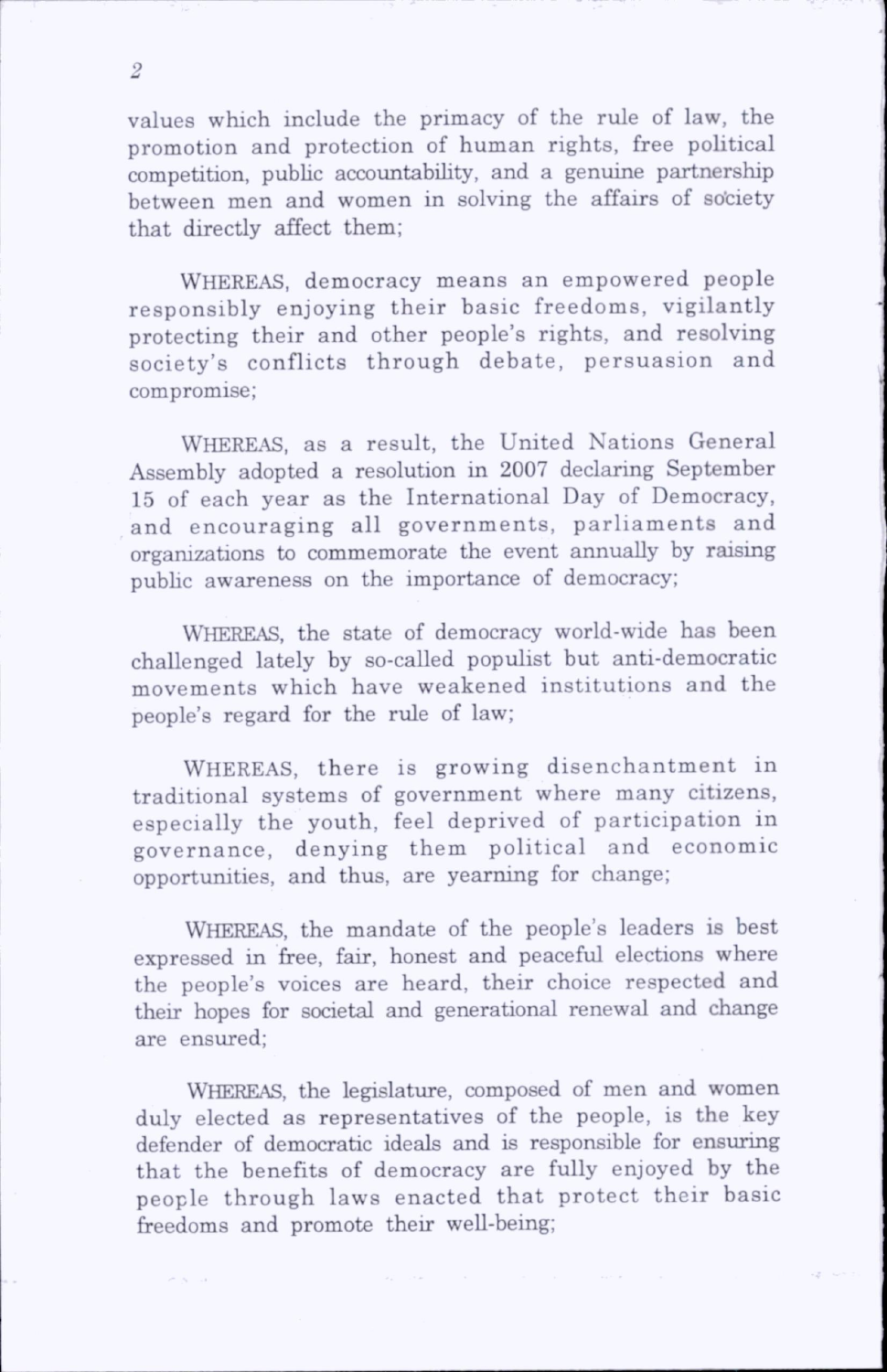WHEREAS, the legislature can further enhance democracy by strengthening the rule of law, finding solutions to the root causes of pervasive poverty and inequality, ensuring peace and order, and eliminating corruption in government;

WHEREAS, it is incumbent upon the legislature to promote more decentralized local governments that embody the diversity of experiences and cultural particularities, fostering a more inclusive and participatory management of public affairs:

WHEREAS, mandated by the people to uphold the nation's democratic ideals, the Phihppine Senate has always been considered as a "bastion of democracy" and has traditionally sustained its independence as a co-equal branch of government;

WHEREAS, in order to create a more inclusive democracy, the Senate continues to fully engage the public and be more responsive to the needs of the people through its open public hearings, media coverage of its legislative investigations, and untrammeled debates in plenary;

WHEREAS, this year's theme of "In Defense of Democracy" also rem inds members of the Senate to remember its history and its heroes who fought tyranny in all forms; as well as to continue to remain true to their duties and maintain the highest level of integrity and accountability as elected public officials, qualities that enabled the Chamber to obtain the high trust of the Fihpino people;

WHEREAS, as a leading member of the Inter-Parliamentary Union commemorating the International Day of Democracy, the Phihppine Senate reaffirms its steadfast commitment to engage the Filipino people, especially the youth, to undertake meaningful activities that will not only celebrate but also strengthen the democratic process in the country: Now, therefore, be it